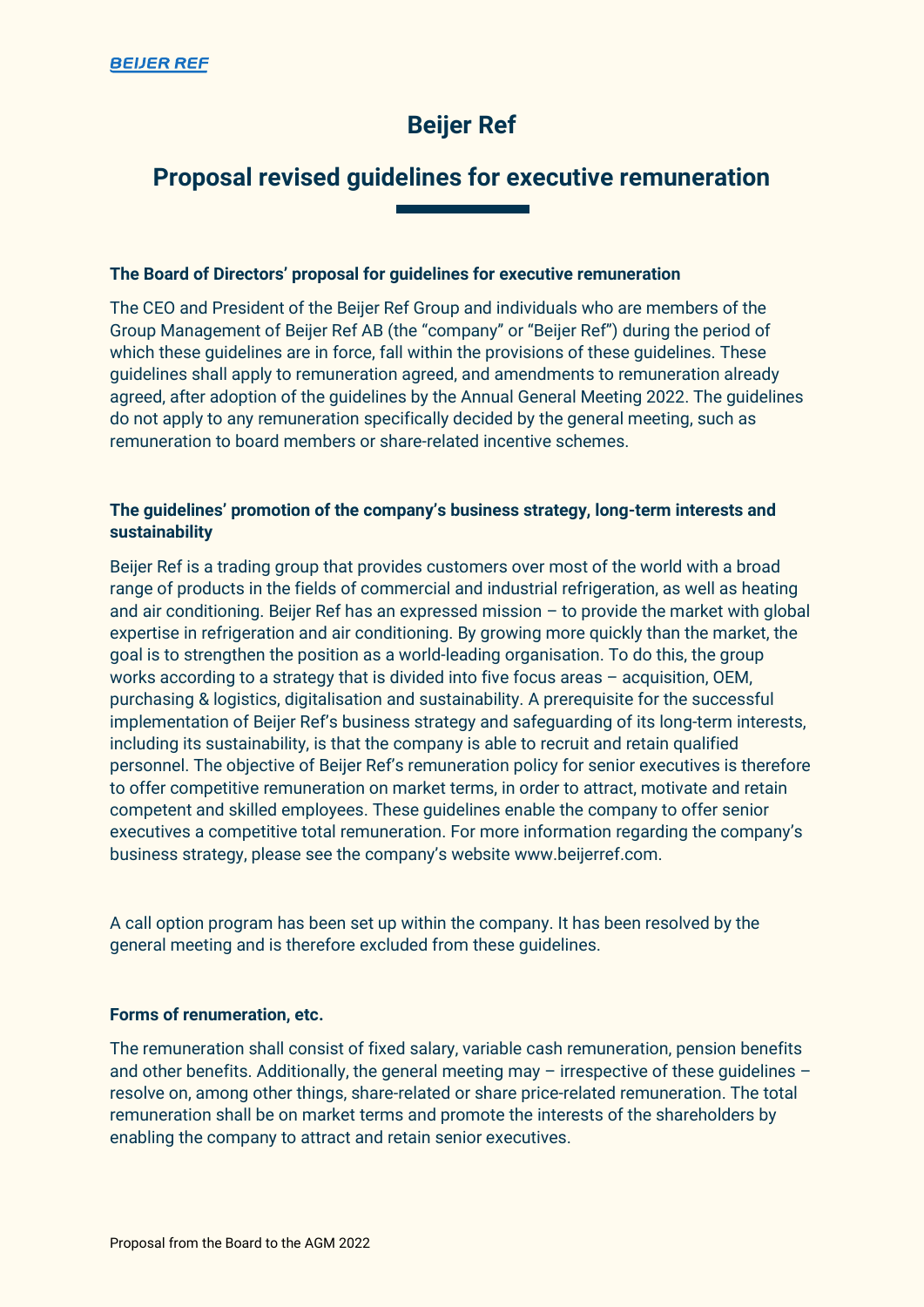## **BEIJER REF**

## **Variable cash remuneration**

The variable remuneration is based on the outcome in relation to set financial and nonfinancial goals. Fulfilment of criteria for payment of variable cash remuneration shall be measured during a one year period. CEO obtains an amount corresponding to a maximum of 55% of the annual salary and other senior executives obtains an amount corresponding to a maximum of 50% of the annual salary. Variable cash remuneration shall not qualify for pension benefits. The variable cash remuneration shall be linked to predetermined, welldefined and measurable financial and non-financial criteria for the Beijer Ref Group and on group and individual level, respectively, such as growth of revenue, growth of profit and working capital development and, with regard to the non-financial criteria, be linked to clear functional targets and/or sustainability targets. Weighting is done relatively between the different criteria based on which focus shall be given to the executive management; the primary weight is to be placed on growth of profit. The non-financial criteria may apply to a maximum of 20 percent of the total variable cash remuneration. The criteria shall be designed so as to contribute to Beijer Ref's business strategy and long-term interests, including its sustainability, by for example being linked to the business strategy or promote the senior executive's long-term development within Beijer Ref.

Further variable cash remuneration may be awarded in extraordinary circumstances, provided that such extraordinary arrangements are limited in time and only made on an individual basis, either for the purpose of recruiting or retaining senior executives, or as remuneration for extraordinary performance beyond the individual's ordinary tasks. Such remuneration may not exceed an amount corresponding to 100 per cent of the fixed annual cash salary and may not be paid more than once each year per individual. Any resolution on such remuneration for the CEO and other senior and executives shall be made by the board of directors.

## **Pension benefits**

For the senior executives, pension benefits, including health insurance (Sw: sjukförsäkring), shall be premium defined. For the CEO, an amount corresponding to a maximum of 30% of the fixed annual salary is committed. For other senior executives, an amount corresponding to a maximum of 25% of the fixed annual salary is committed.

### **Other benefits**

Other benefits may include, inter alia, private healthcare insurance and company car. Such benefits may amount to not more than 10% of the fixed annual salary.

#### **Extraordinary remuneration**

Further cash remuneration may be awarded as one-off arrangements in extraordinary circumstances, for the purpose of recruiting or retaining executives. Such remuneration may not exceed an amount corresponding to the annual fixed salary. Resolution on such remuneration shall be made by the board of directors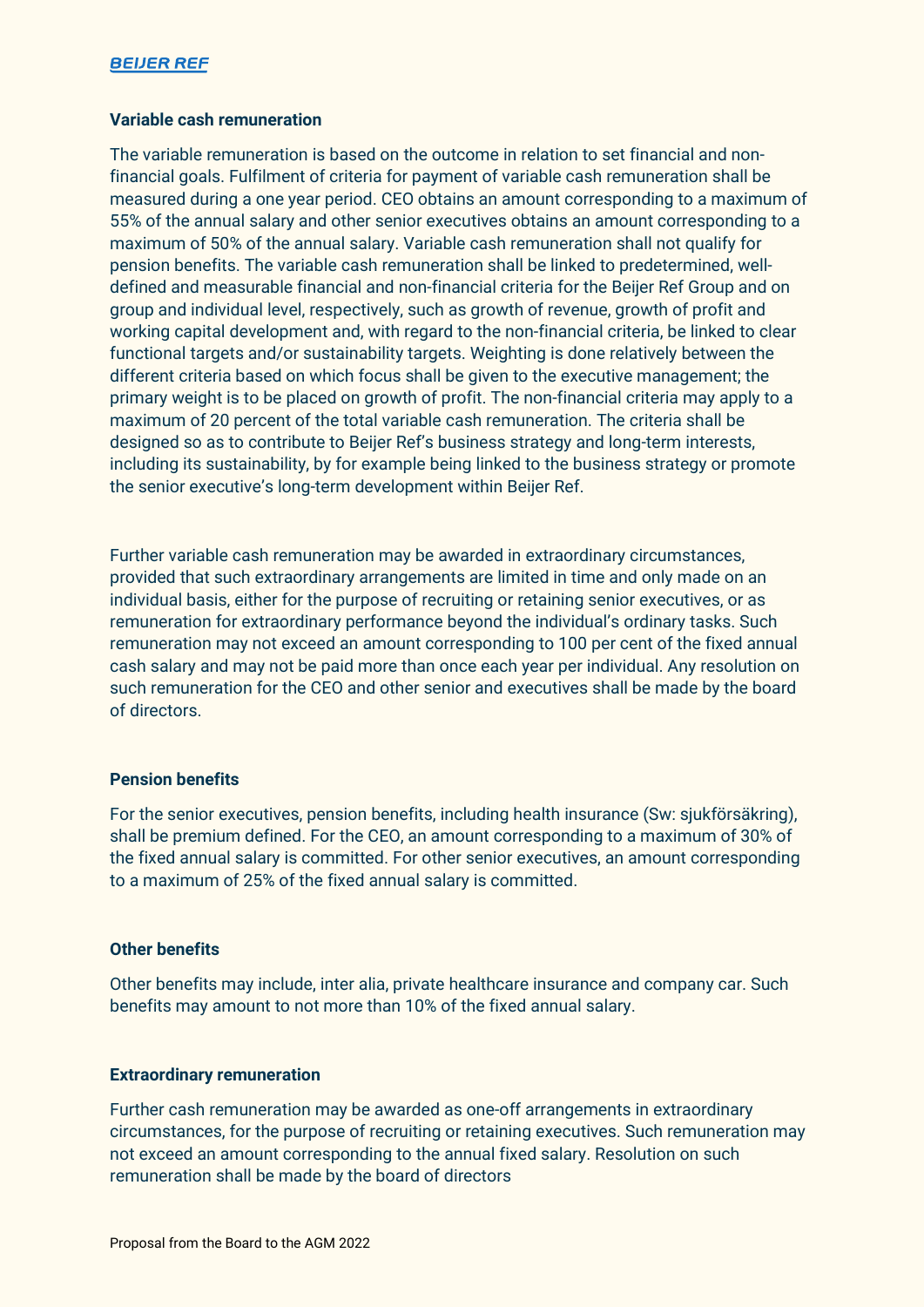## **Foreign employments**

For senior executives outside of Sweden, whose employments are governed by other rules than Swedish, other terms may apply under law or market practice, and adjustments may therefore take place. In such cases, the overall purpose of these guidelines shall, to the extent possible, be taken into account.

## **Determination of the outcome for variable cash remuneration, etc.**

The company's remuneration committee, shall prepare, monitor and evaluate matters regarding variable cash remuneration. After the measurement period for the criteria for awarding variable cash remuneration has ended, it shall be determined to which extent the criteria have been satisfied. Evaluations regarding fulfilment of financial criteria shall be based on established financial information for the relevant period.

Variable cash remuneration will be paid after the measurement period has when the annual accounts have been approved at the annual general meeting. The board of directors shall have the possibility, under applicable law or contractual provisions, to in whole or in part reclaim variable remuneration paid on incorrect grounds (claw-back).

# **Employment term and termination of employment**

Senior executives shall be employed until further notice. Severance pay and fixed salary during the period of notice may not exceed an amount corresponding to 24 months fixed salary for the CEO and 12 months fixed salary for other senior executives.

At resignation by a senior executive, the notice period may amount to six months. A senior executive's own resignation does not trigger any right to severance pay.

Additionally, remuneration may be paid for non-compete undertakings. Such remuneration shall compensate for loss of income and shall only be paid to the extent the previously employed executive is not entitled to severance pay for the same period. The remuneration may be paid during the time the non-compete undertaking applies, however not for longer than twenty-four months following termination of employment.

# **Salary and employment conditions for employees**

In the preparation of the board of directors' proposal for these remuneration guidelines, salary and employment conditions for employees of the company have been taken into account by including information on the employees' total income, the components of the remuneration and increase and growth rate over time, in the board of directors' basis of